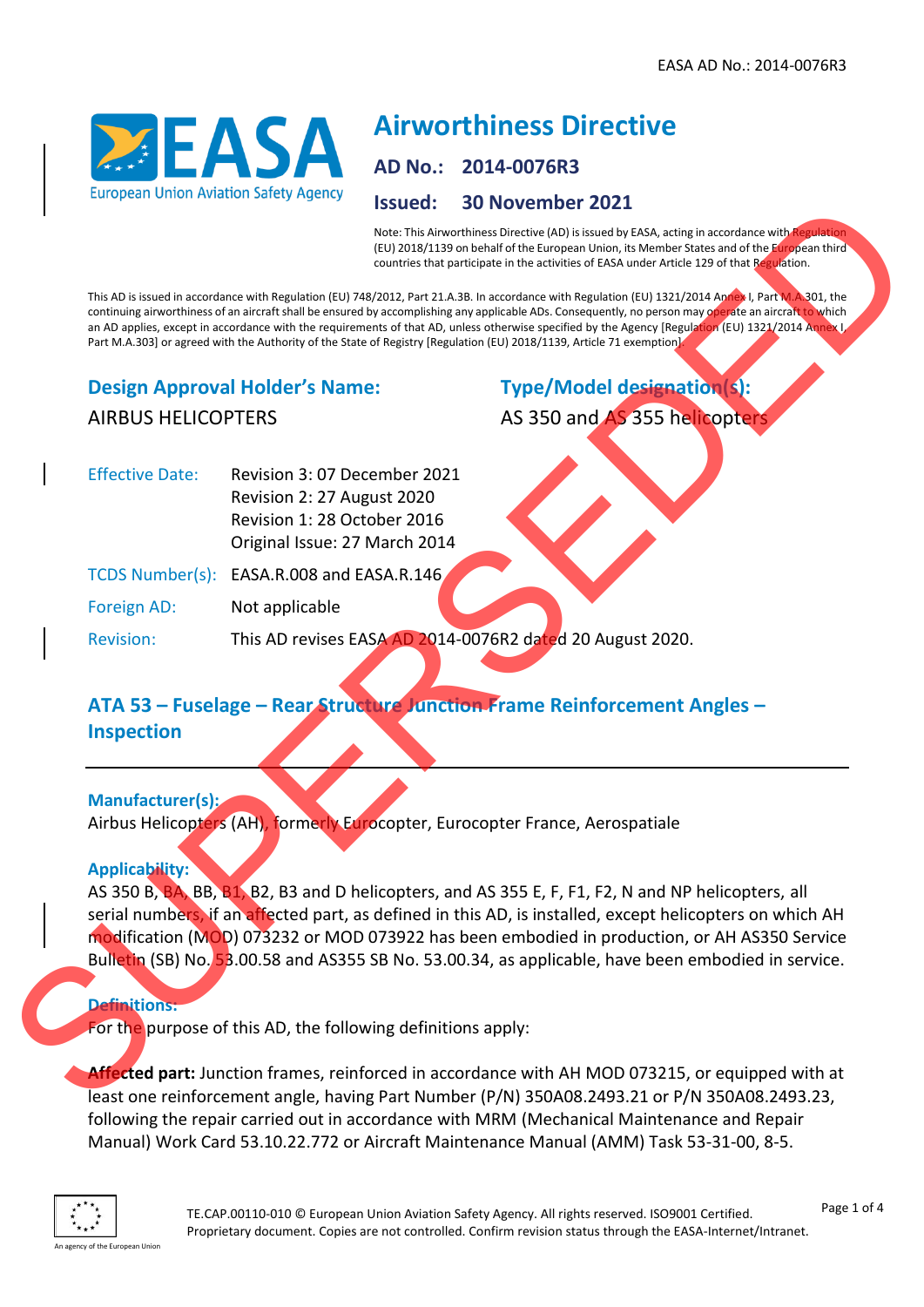**The applicable ASB:** AH AS350 Emergency Alert Service Bulletin (ASB) No. 05.00.70 and AS355 ASB No. 05.00.62, as applicable.

**The applicable modification SB:** AH AS350 SB No. 53.00.58 and AS355 SB No. 53.00.34, as applicable.

#### **Reason:**

#### **Required Action(s) and Compliance Time(s):**

#### **Inspection(s)**:

| applicable.                                                                                                 |                                                                                                                                                                                                                                                                                                                                                                                               |
|-------------------------------------------------------------------------------------------------------------|-----------------------------------------------------------------------------------------------------------------------------------------------------------------------------------------------------------------------------------------------------------------------------------------------------------------------------------------------------------------------------------------------|
| <b>Reason:</b>                                                                                              | During the inspection of several AS 355 helicopters, cracks were found in the reinforcement angles<br>of the rear structure / tail boom junction frame. Subsequent investigation revealed that cracks were                                                                                                                                                                                    |
|                                                                                                             | initiated on the non-visible surface of the angle (surface in contact with the frame).<br>This condition, if not detected and corrected, could lead to further crack propagation and<br>subsequent loss of the tail boom, resulting in loss of the helicopter.                                                                                                                                |
| replacement of affected parts.                                                                              | To address this potential unsafe condition, AH issued the applicable ASB, as defined in this AD, to<br>provide inspection instructions. Consequently, EASA issued Emergency AD 2014-0076-E (later<br>revised) to require repetitive inspections of the affected area and, depending on findings,                                                                                              |
|                                                                                                             | After EASA AD 2014-0076R1 was issued, AH developed an optional modification and issued the<br>applicable modification SB for in-service modification, which allowed to cancel the repetitive<br>inspections. Consequently, EASA published AD 2014-0076R2 to introduce an optional modification<br>which constituted terminating action for the repetitive inspections as required by that AD. |
|                                                                                                             | Since EASA AD 2014-0076R2 was issued, it was determined that AS 355 NP helicopters on which<br>MOD 073922 has been embodied in production should be excluded from the Applicability, and AH<br>issued ASB No. 05.00.62 Revision 2 to reflect this development.                                                                                                                                |
|                                                                                                             | For the reason described above, this AD is revised accordingly.                                                                                                                                                                                                                                                                                                                               |
| <b>Required Action(s) and Compliance Time(s):</b><br>Required as indicated, unless accomplished previously: |                                                                                                                                                                                                                                                                                                                                                                                               |
| Inspection(s):<br>paragraph 3.B.1 of the applicable ASB.                                                    | (1) Within the compliance time as defined in Table 1 of this AD, and, thereafter, at intervals not to<br>exceed 10 flight hours (FH), inspect the affected part in accordance with the instructions of                                                                                                                                                                                        |
|                                                                                                             | Table 1 - Inspection Threshold (see Note 1 of this AD)                                                                                                                                                                                                                                                                                                                                        |
| <b>FH</b> accumulated                                                                                       | <b>Compliance Time</b>                                                                                                                                                                                                                                                                                                                                                                        |
| Less than 640 FH                                                                                            | Before exceeding 650 FH, but not before accumulating 640 FH                                                                                                                                                                                                                                                                                                                                   |
| 640 FH or more                                                                                              | Within 10 FH after 27 March 2014 [the effective date of the original<br>issue of this AD]                                                                                                                                                                                                                                                                                                     |
|                                                                                                             |                                                                                                                                                                                                                                                                                                                                                                                               |

Table 1 – Inspection Threshold (see Note 1 of this AD)

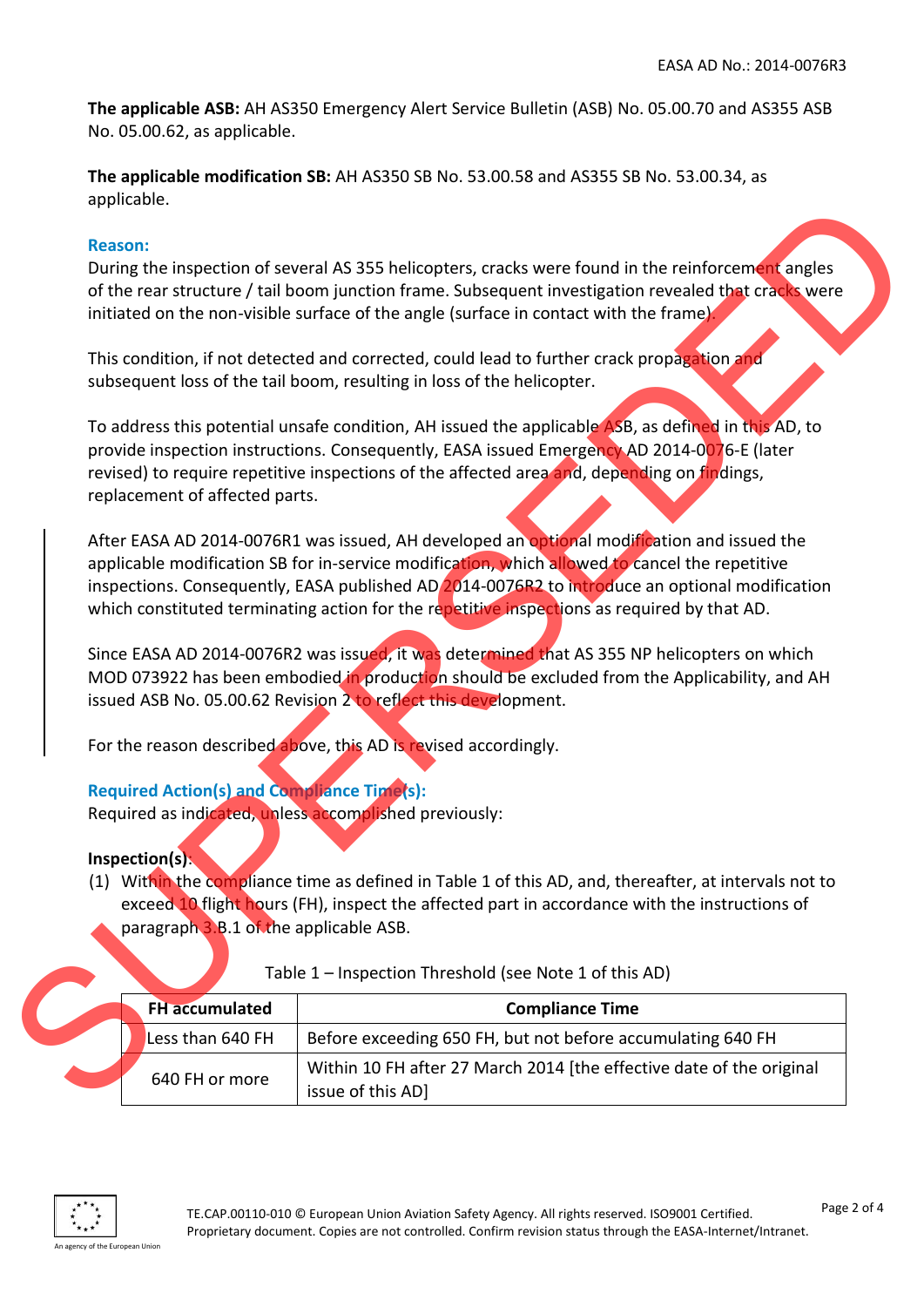Note 1: Unless specified otherwise, the FH indicated in Table 1 of this AD are those accumulated by the helicopter, on 27 March 2014 [the effective date of the original issue of this AD], since installation of MOD 073215, or since installation of a reinforcement angle, as applicable.

- (2) Within 165 FH after the initial inspection as required by paragraph (1) of this AD, and, thereafter, at intervals not to exceed 165 FH, inspect the affected part in accordance with the instructions of paragraph 3.B.2 of the applicable ASB.
- (3) Accomplishment of the first inspection as required by paragraph  $(2)$  of this AD constitute terminating action for the repetitive inspections as required by paragraph (1) of this AD.

#### **Corrective Action(s)**:

(4) If, during any inspection as required by paragraph (1) or (2) of this AD, cracks are detected, before next flight, contact AH for approved instructions for corrective action(s) and accomplish those instructions accordingly.

#### **Terminating Action(s)**:

- (5) Modification of a helicopter in accordance with the instructions of the applicable modification SB, as defined in this AD, constitutes terminating action for the repetitive inspections as required by paragraph (2) of this AD for that helicopter.
- (6) Modification of a helicopter in accordance with the instructions of the applicable modification SB also constitutes terminating action for the inspections as required by DGAC France AD F-2004-035 (EASA approval number 2004-2107) or DGAC France AD F-2004-036 (EASA approval number 2004-2108), as applicable, for that helicopter. Let when the the transmission of the applicable ASS.<br>
Supervisors of the properties of the signal control in the such and the method of the supervisors of the supervisors of the supervisors of the supervisors of the superv

#### **Ref. Publications:**

AH AS350 ASB No. 05.00.70 dated 24 March 2014, or Revision 1 dated 27 July 2020, or Revision 2 dated 24 November 2021.

AH AS355 ASB No. 05.00.62 dated 24 March 2014, or Revision 1 dated 27 July 2020, or Revision 2 dated 24 November 2021.

AH SB No. AS350-53.00.58, Revision 1, dated 27 July 2020.

AH SB No. AS355-53.00.34 dated 27 July 2020.

The use of later approved revisions of these documents is acceptable for compliance with the requirements of this AD.

#### **Remarks:**

- 1. If requested and appropriately substantiated, EASA can approve Alternative Methods of Compliance for this AD.
- 2. Based on the required actions and the compliance time, EASA have decided to issue a Final AD with Request for Comments, postponing the public consultation process until after publication.